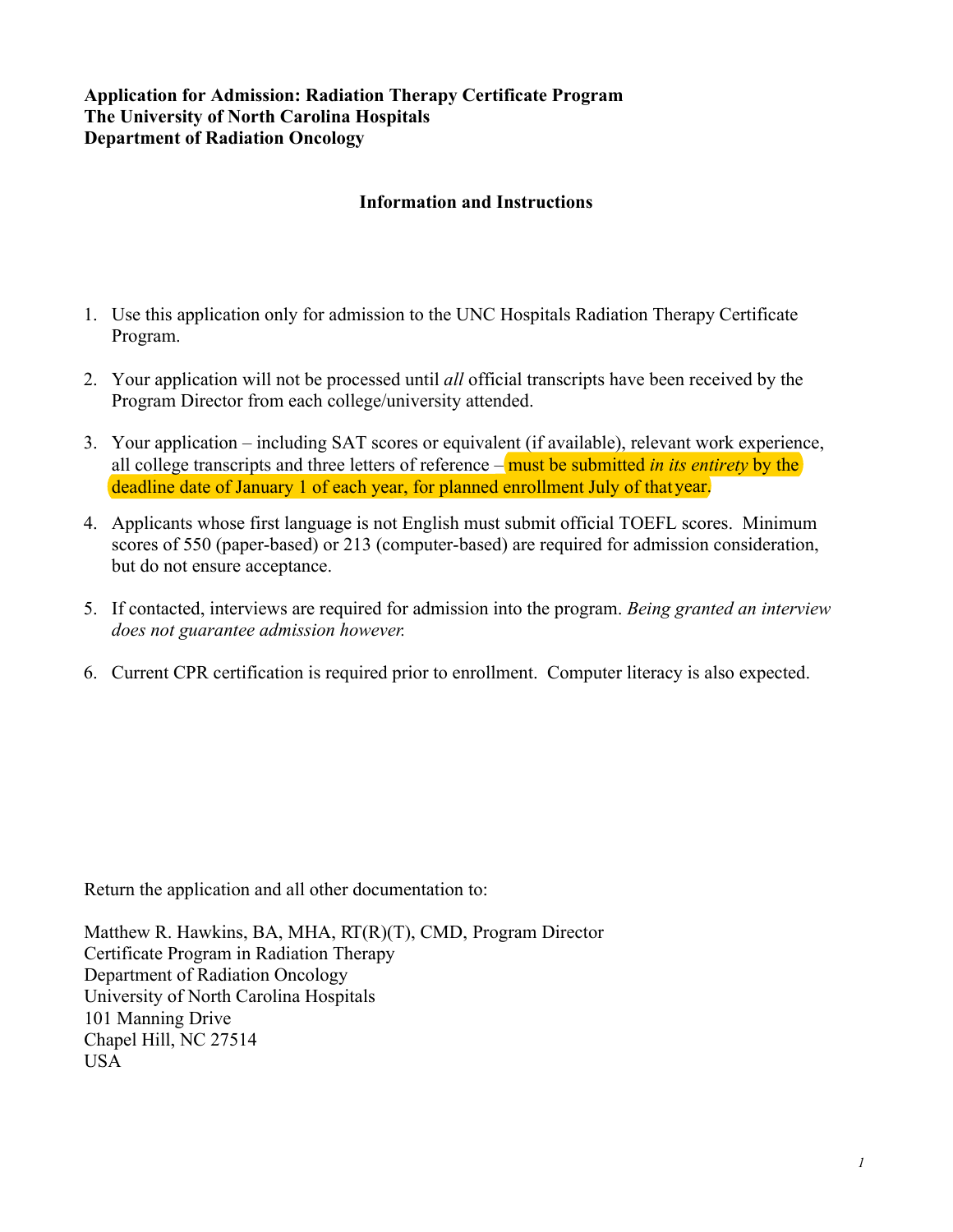The University of North Carolina Hospitals Department of Radiation Oncology Radiation Therapy Certificate Program

### **Application for Admission**

|      | 1. Applying to enter in July of calendar year: |                                                                |          |
|------|------------------------------------------------|----------------------------------------------------------------|----------|
|      | 2. Name:                                       |                                                                |          |
|      | Last:                                          |                                                                |          |
|      | First:                                         |                                                                |          |
|      | Middle:                                        |                                                                |          |
|      | Prefix/Suffix:                                 | <u> 1989 - Johann Barbara, margaret eta idazlea (h. 1989).</u> |          |
|      | 3. Telephone Number:                           |                                                                |          |
|      | 4. E-Mail Address:                             |                                                                |          |
|      | 5. Permanent Mailing Address:                  |                                                                |          |
|      | Street Address, Line 1                         |                                                                |          |
|      | Street Address, Line 2                         |                                                                |          |
| City |                                                | <b>State</b>                                                   | Zip Code |
|      |                                                |                                                                |          |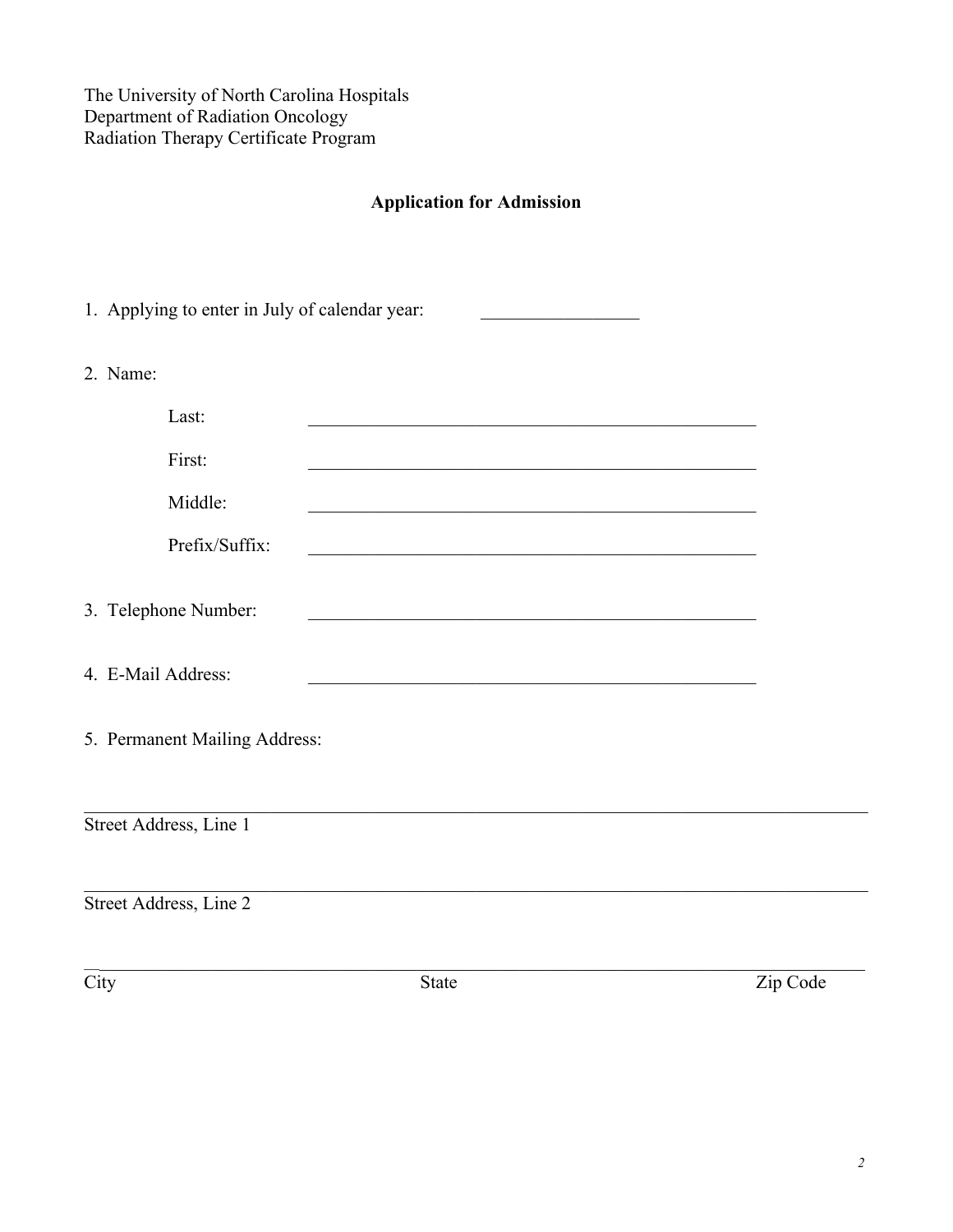6. Current Mailing Address (if different from above):

| Street Address, Line 1      |              |                                                                                                                                                                                        |                                                                                                     |
|-----------------------------|--------------|----------------------------------------------------------------------------------------------------------------------------------------------------------------------------------------|-----------------------------------------------------------------------------------------------------|
| Street Address, Line 2      |              |                                                                                                                                                                                        |                                                                                                     |
| City                        | <b>State</b> |                                                                                                                                                                                        | Zip Code                                                                                            |
| 7. References               |              |                                                                                                                                                                                        |                                                                                                     |
|                             |              | Please list the name, address and title of at least three persons who are familiar with your academic<br>on your behalf using the enclosed forms. Additional references are permitted. | and/or professional competence, and who you have already asked to submit a letter of recommendation |
| <b>Reference #1</b> : First | MI           | Last                                                                                                                                                                                   | Title                                                                                               |
| Street Address, Line 1      |              |                                                                                                                                                                                        |                                                                                                     |
| Street Address, Line 2      |              |                                                                                                                                                                                        |                                                                                                     |
| City                        |              | <b>State</b>                                                                                                                                                                           | Zip Code                                                                                            |
| Phone Number                |              |                                                                                                                                                                                        | <b>E-Mail Address</b>                                                                               |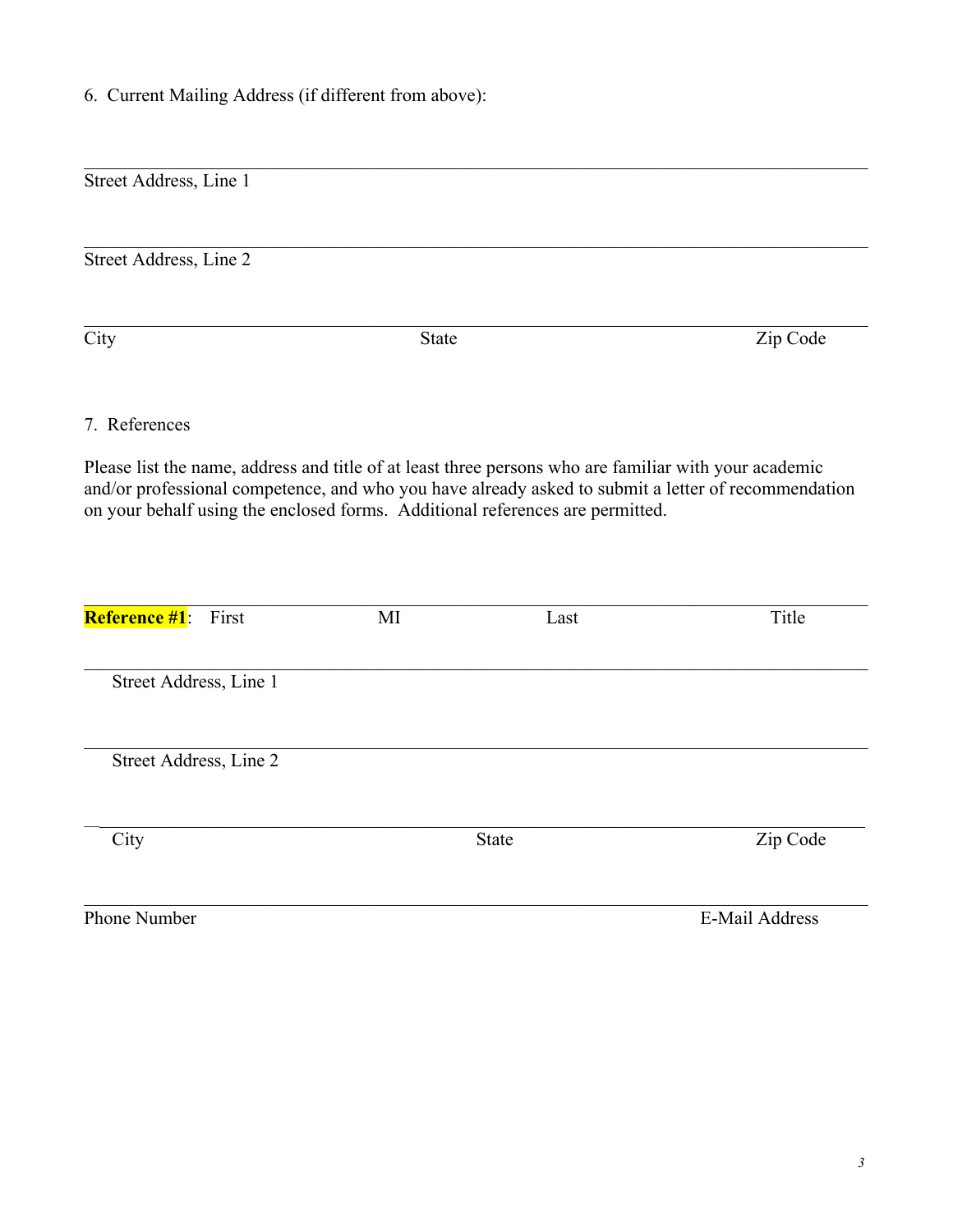| <b>Reference #2</b> :<br>First | $\rm MI$               | Last  | Title          |
|--------------------------------|------------------------|-------|----------------|
| Street Address, Line 1         |                        |       |                |
| Street Address, Line 2         |                        |       |                |
| City                           |                        | State | Zip Code       |
| Phone Number                   |                        |       | E-Mail Address |
| Reference #3: First            | $\mathbf{M}\mathbf{I}$ | Last  | Title          |
| Street Address, Line 1         |                        |       |                |
| Street Address, Line 2         |                        |       |                |
| City                           |                        | State | Zip Code       |
| Phone Number                   |                        |       | E-Mail Address |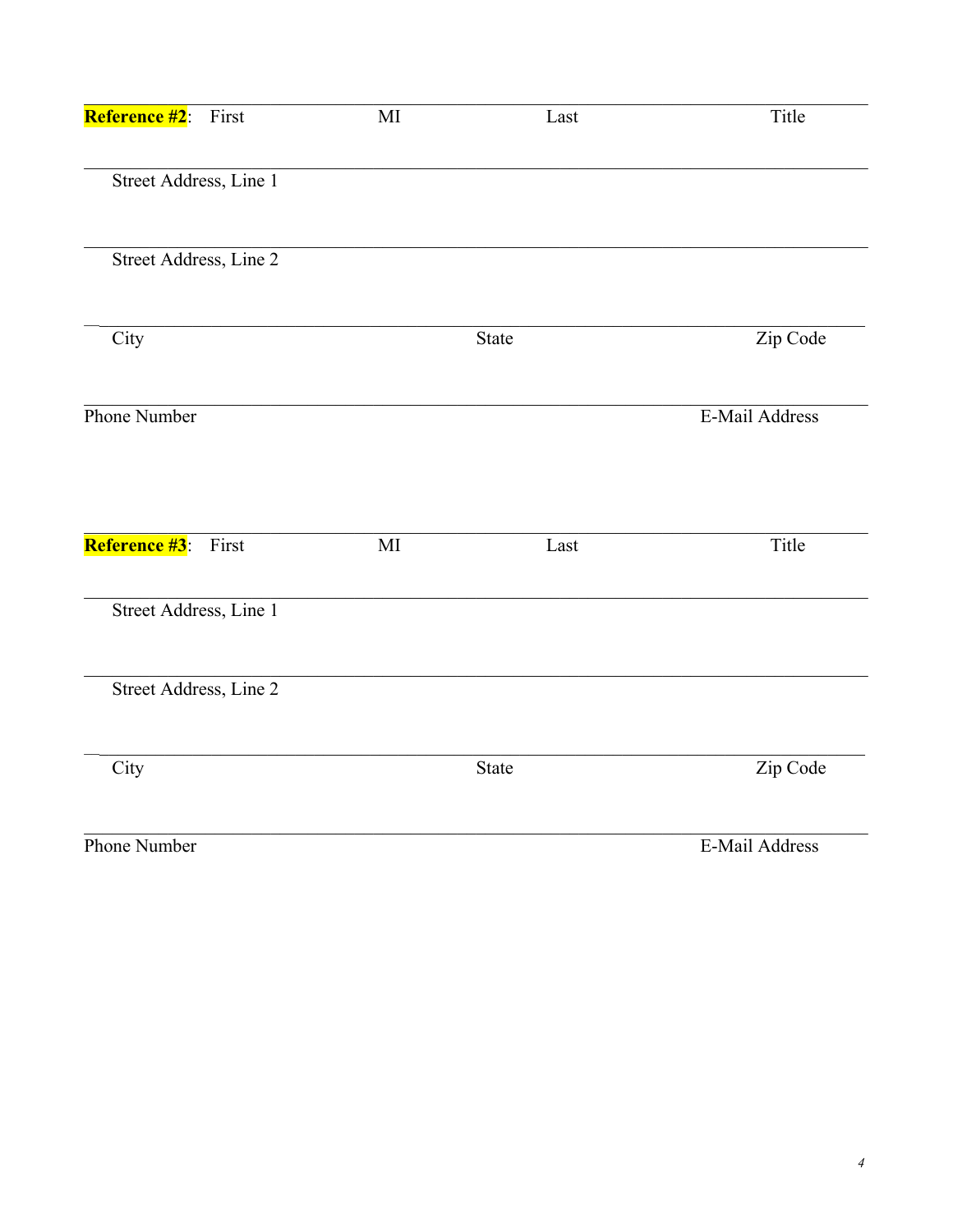| Reference #___: First      | MI           | Last | Title          |
|----------------------------|--------------|------|----------------|
| Street Address, Line 1     |              |      |                |
| Street Address, Line 2     |              |      |                |
| City                       | State        |      | Zip Code       |
| Phone Number               |              |      | E-Mail Address |
| Reference $#$ __:<br>First | MI           | Last | Title          |
| Street Address, Line 1     |              |      |                |
| Street Address, Line 2     |              |      |                |
| City                       | <b>State</b> |      | Zip Code       |
| Phone Number               |              |      | E-Mail Address |

For additional references, please print out and attach additional pages like this one.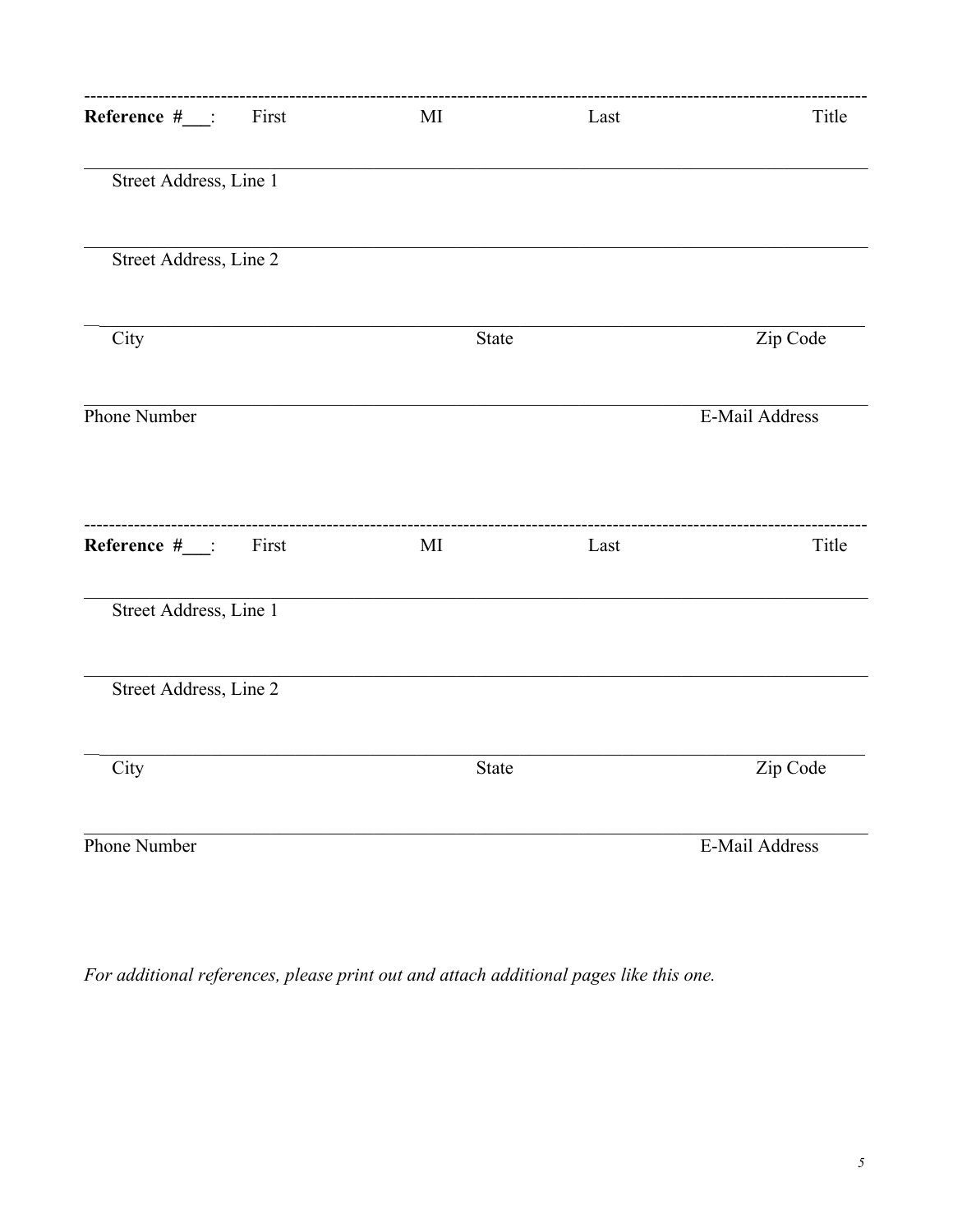8. In the space below list all high schools, their locations and applicable dates, beginning with the first school attended. (If multiple schools, please indicate the one from which you ultimately received your high school diploma.)

9. On the following page and using the table provided, please list ALL post-secondary schools attended in chronological order. Remember that an OFFICIAL transcript from each school is also required. Begin with the first school attended.

10. The next page contains another table to be used to list ALL work and professional experience, if applicable. Please list in chronological order.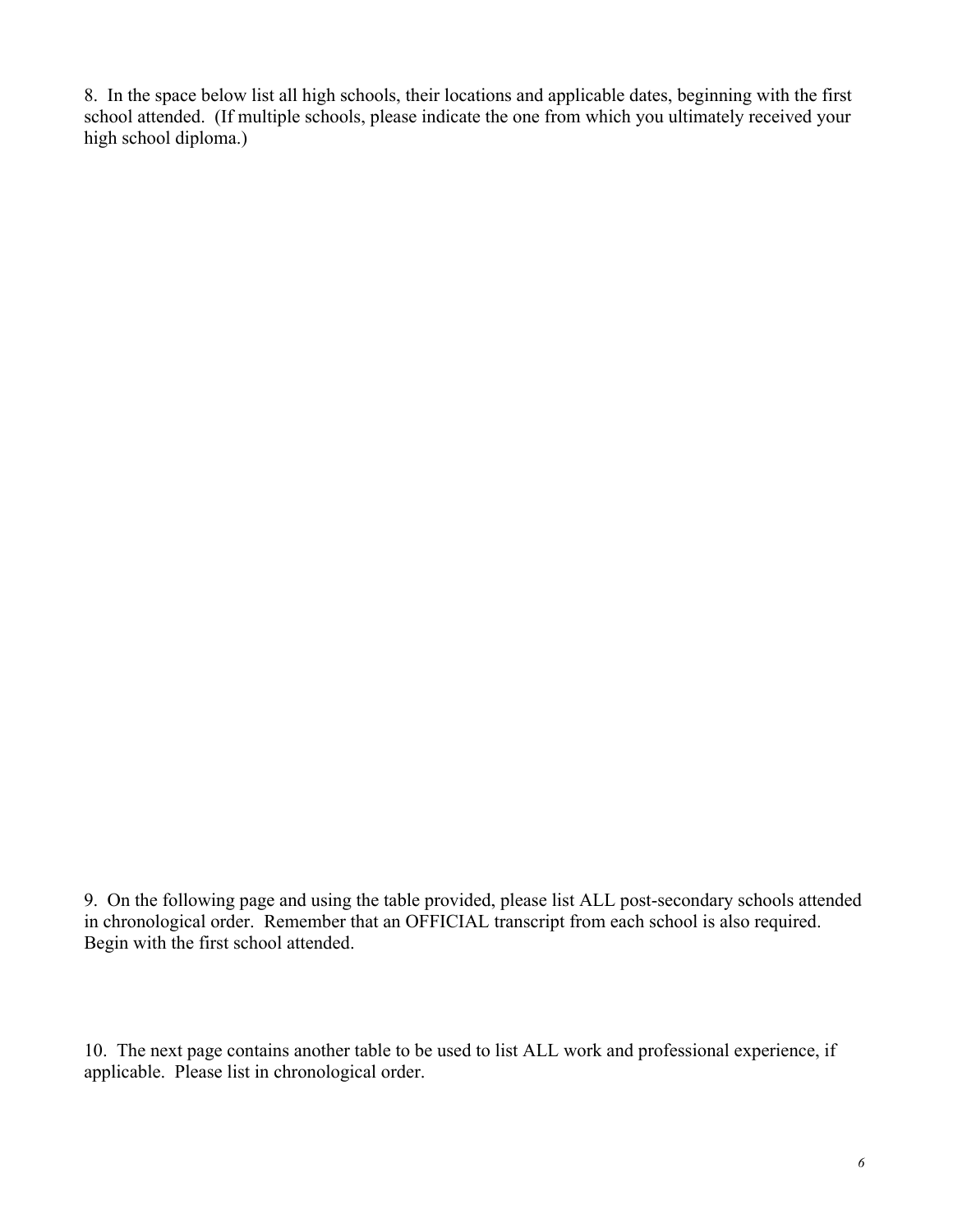# **Post-Secondary Education Form**

| <b>School Name</b> | Location | <b>Dates</b><br><b>Attended</b> | <b>Certificate/Degree</b><br>Received (if any) | Major | <b>Date Degree</b><br>Conferred |
|--------------------|----------|---------------------------------|------------------------------------------------|-------|---------------------------------|
|                    |          |                                 |                                                |       |                                 |
|                    |          |                                 |                                                |       |                                 |
|                    |          |                                 |                                                |       |                                 |
|                    |          |                                 |                                                |       |                                 |
|                    |          |                                 |                                                |       |                                 |
|                    |          |                                 |                                                |       |                                 |
|                    |          |                                 |                                                |       |                                 |
|                    |          |                                 |                                                |       |                                 |
|                    |          |                                 |                                                |       |                                 |
|                    |          |                                 |                                                |       |                                 |
|                    |          |                                 |                                                |       |                                 |
|                    |          |                                 |                                                |       |                                 |
|                    |          |                                 |                                                |       |                                 |
|                    |          |                                 |                                                |       |                                 |
|                    |          |                                 |                                                |       |                                 |
|                    |          |                                 |                                                |       |                                 |
|                    |          |                                 |                                                |       |                                 |
|                    |          |                                 |                                                |       |                                 |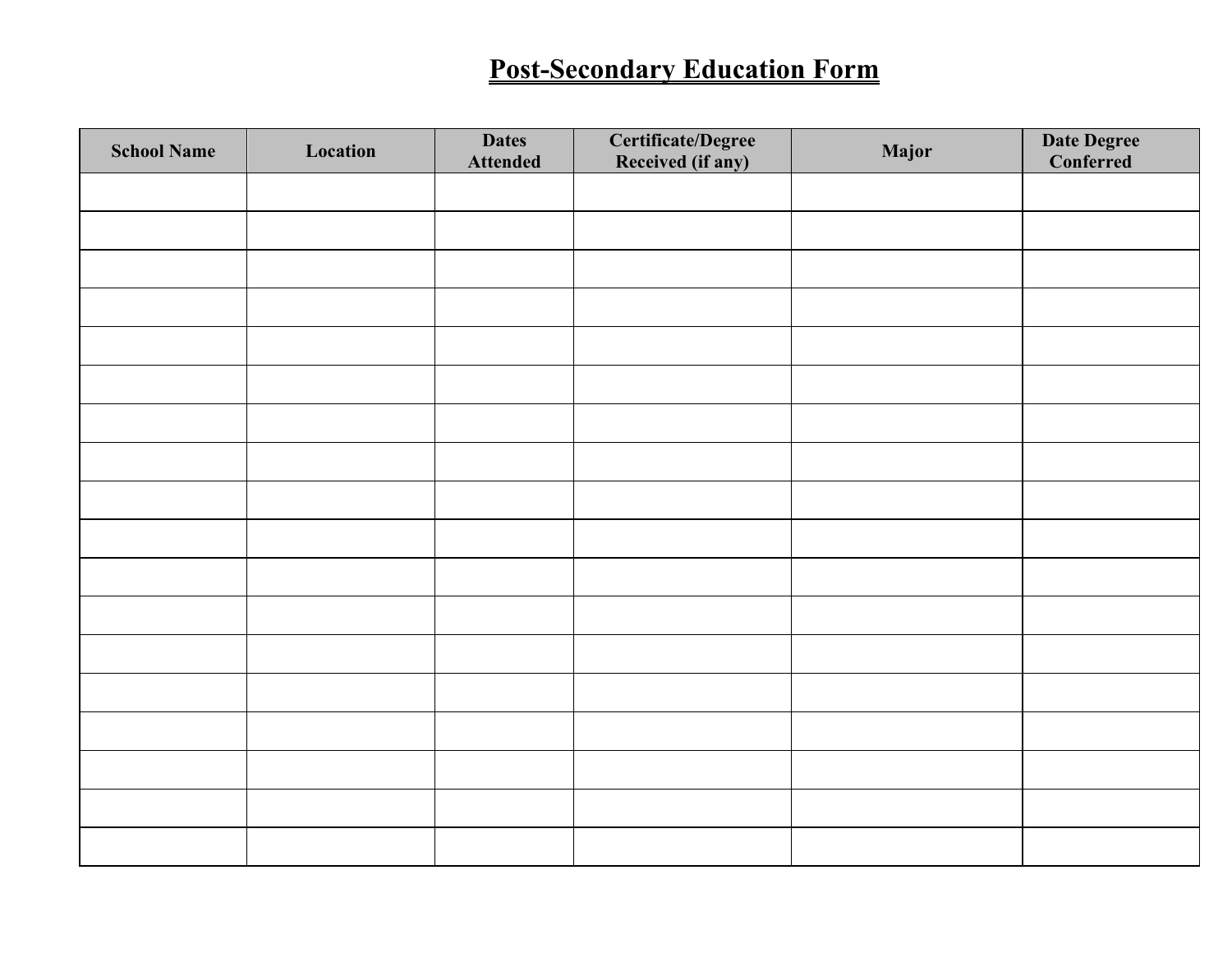## **Prior Work Experience Form**

| Employer | <b>Employer Address</b> | <b>Dates Employed</b><br>$(\text{from} - \text{to})$ | <b>Full or Part Time?</b> | <b>Type of Position</b> |
|----------|-------------------------|------------------------------------------------------|---------------------------|-------------------------|
|          |                         |                                                      |                           |                         |
|          |                         |                                                      |                           |                         |
|          |                         |                                                      |                           |                         |
|          |                         |                                                      |                           |                         |
|          |                         |                                                      |                           |                         |
|          |                         |                                                      |                           |                         |
|          |                         |                                                      |                           |                         |
|          |                         |                                                      |                           |                         |
|          |                         |                                                      |                           |                         |
|          |                         |                                                      |                           |                         |
|          |                         |                                                      |                           |                         |
|          |                         |                                                      |                           |                         |
|          |                         |                                                      |                           |                         |
|          |                         |                                                      |                           |                         |
|          |                         |                                                      |                           |                         |
|          |                         |                                                      |                           |                         |
|          |                         |                                                      |                           |                         |
|          |                         |                                                      |                           |                         |
|          |                         |                                                      |                           |                         |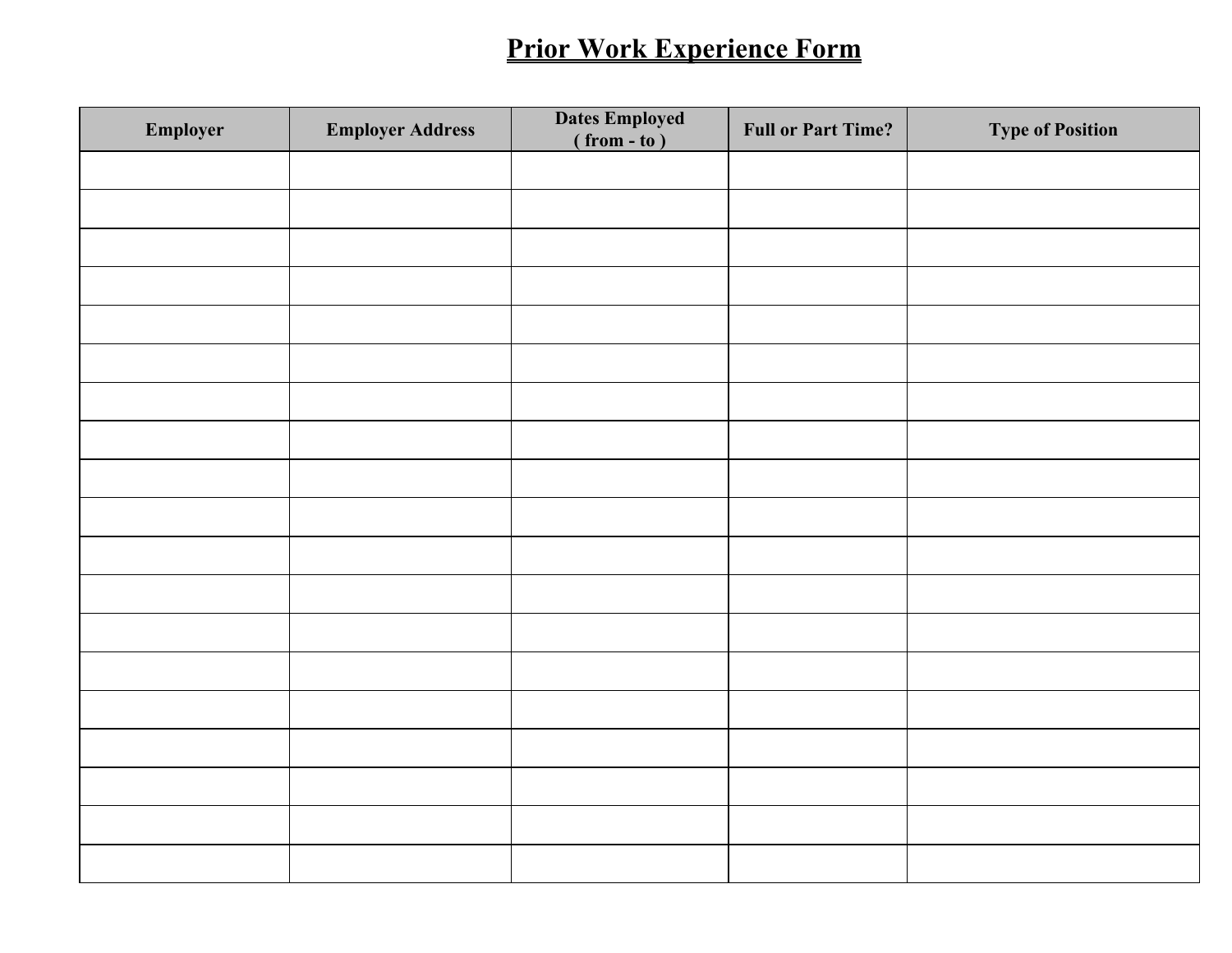11. Please submit a short essay describing your reasons for wanting to join the UNC Hospitals Radiation Therapy Certificate Program. The narrative should discuss career goals, leadership positions and previous healthcare experience, as well as any relevant community service. Feel free to mention any additional work or significant life experiences that relate to motivation, qualifications, or academic record.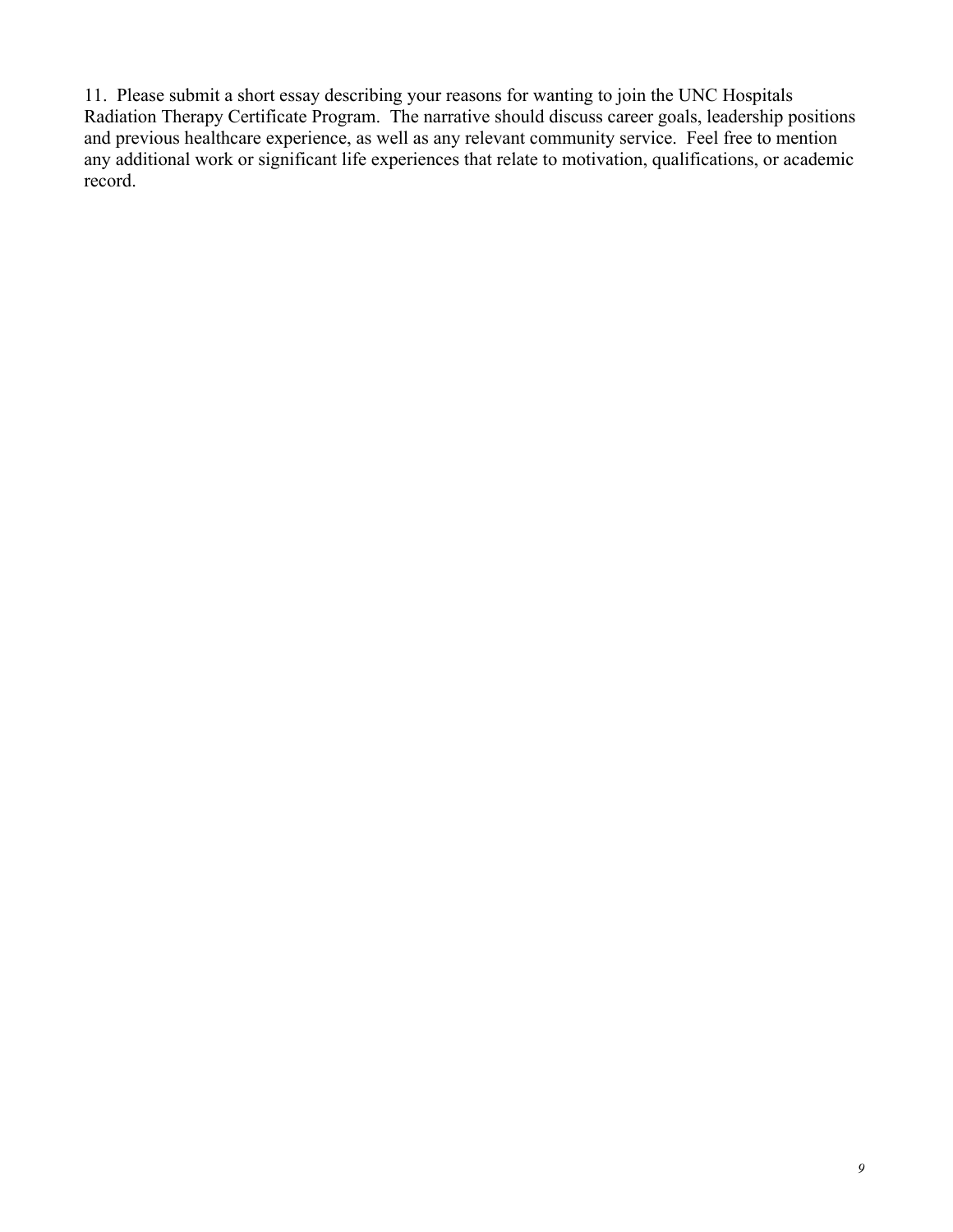12. I certify that the information submitted herein is true and correct to the best of my knowledge.

I understand that willfully withholding information or making false statements in this application may be used as the basis for denial of admission or for dismissal.

❏ Yes ❏ No

Signature of Applicant:  $\Box$ 

Date: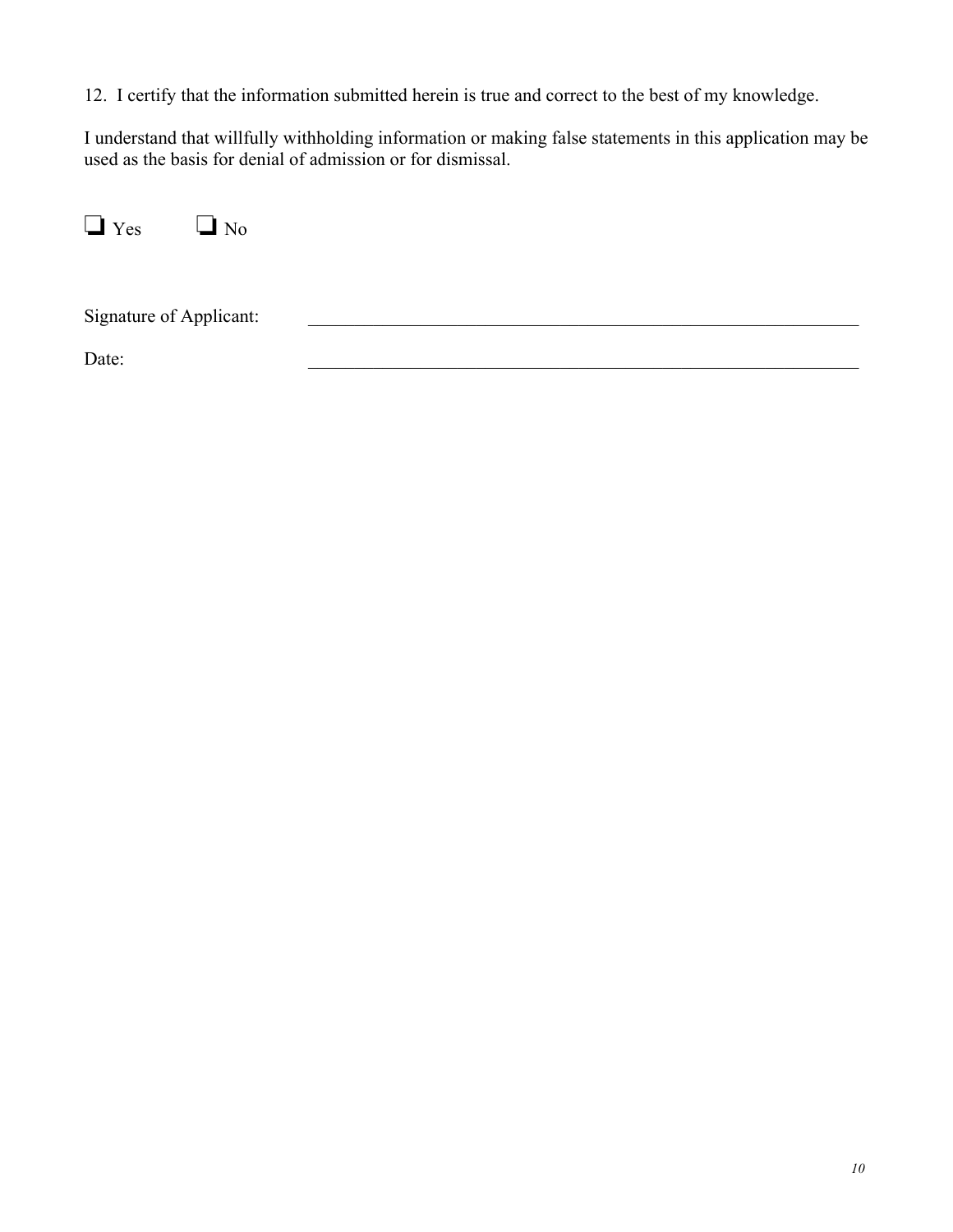#### The University of North Carolina Hospitals Department of Radiation Oncology Radiation Therapy Certificate Program

For Academic Year Beginning: July, 20\_\_\_\_\_\_

#### **Letter of Recommendation Form**

Applicant's Name:

Last

First

Middle

Please have the form on the following pages filled out by three or more professional references of your choice, following the guidelines in the application.

In accordance with the provision of the Family Educational Rights and Privacy Act of 1974, P.L.- 390 (as amended), with specific reference to Section 438 (a) (1) (B) and subtitle A sections 99.7, 99.11, and 99.12:

I understand that federal legislation provides me with a right of access to this recommendation after I  *however that professional references can refuse to write letters of recommendation unless you waive* matriculate; while this right is typically waived, no school or person can require me to do so. Note *this right.*

I  $\Box$  DO  $\Box$  DO NOT waive my right of access to this recommendation.

Applicant's Signature Date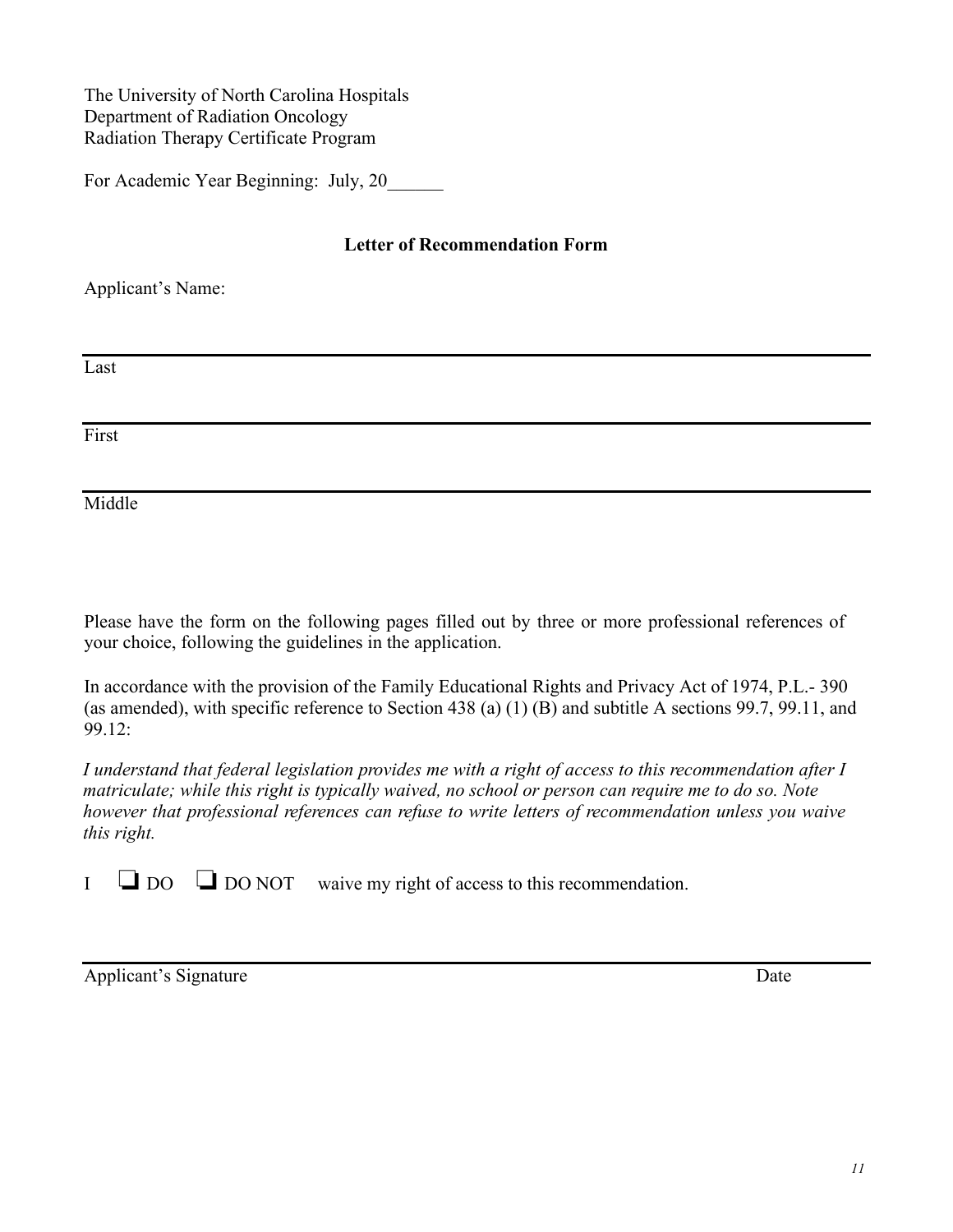#### To the Recommender:

The individual named on the previous page has applied to the University of North Carolina Hospitals Certificate Program in Radiation Therapy.

We are seeking any and all information that will aid us in the selection of motivated, capable and professional students for our program. It is important that such students be able to complete both their didactic and clinical components successfully in a short and intensive one year program, taught roughly at the level of a third or fourth year baccalaureate student. The applicant should also possess the standards of ethics and professionalism necessary to become a member of a seasoned healthcare team.

The applicant has selected you as an individual who can provide such valuable insights. We would appreciate your candid evaluation of the applicant's qualifications.

If the applicant has waived his or her right of access (see previous page), your recommendation will remain confidential. If however, the applicant does not waive right of access or sign the waver statement, the student will be permitted to review this reference upon request.

Finally, we realize that you may be asked to provided numerous letters of recommendation for students seeking to advance their education. On behalf of both the applicants and ourselves, we thank you in advance for your attention to this matter and are very appreciative of your efforts.

Please return this recommendation form as soon as possible to:

Matthew R. Hawkins, BA, MHA, RT(R)(T), CMD, Program Director Certificate Program in Radiation Therapy Department of Radiation Oncology University of North Carolina Hospitals 101 Manning Drive Chapel Hill, NC 27514 USA

#### **Please type or print**:

1. How long and in what capacity have you known this applicant?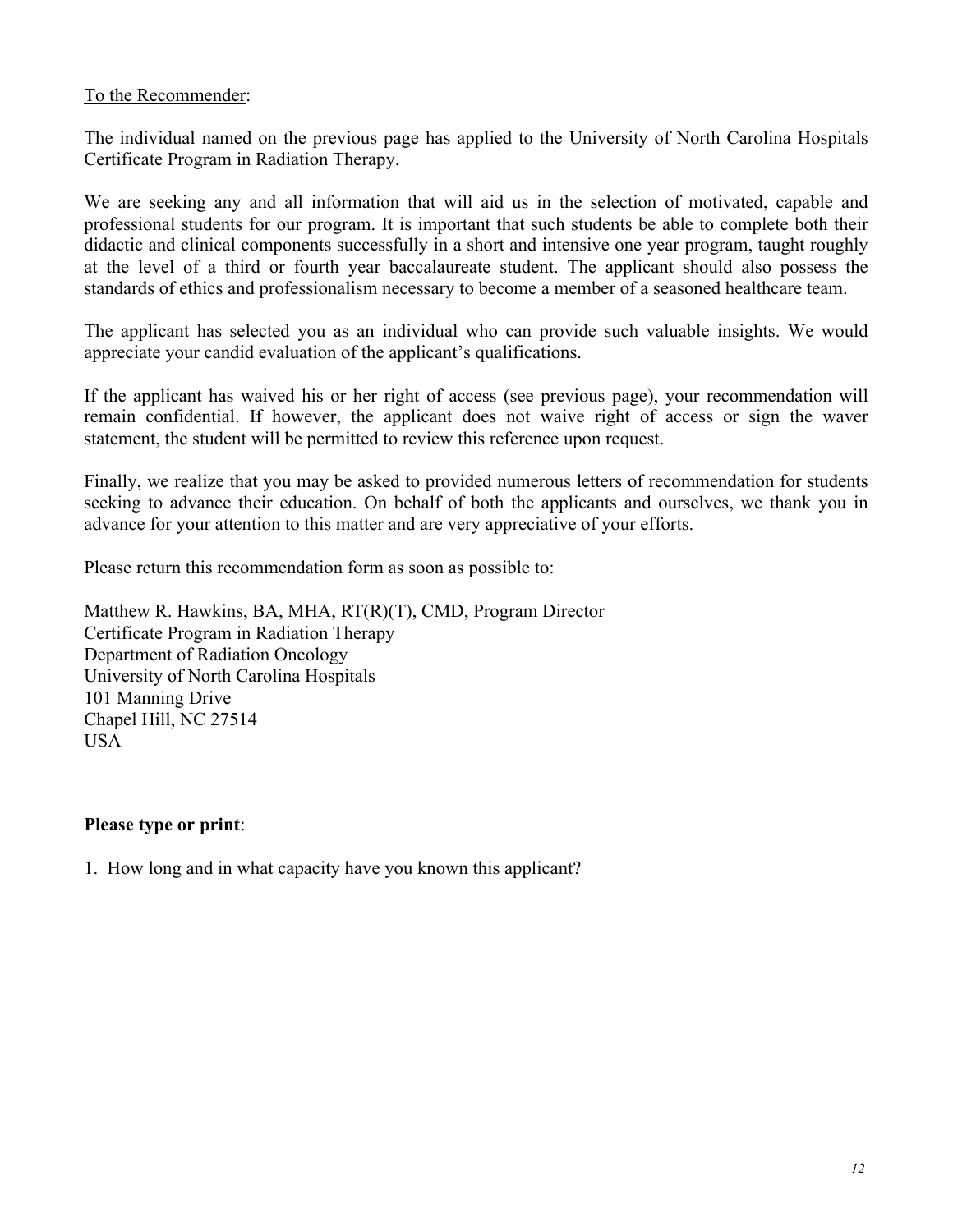2. Please include any additional comments that will aid us in obtaining a complete picture of this applicant's abilities and potential as both a student and a dedicated healthcare professional.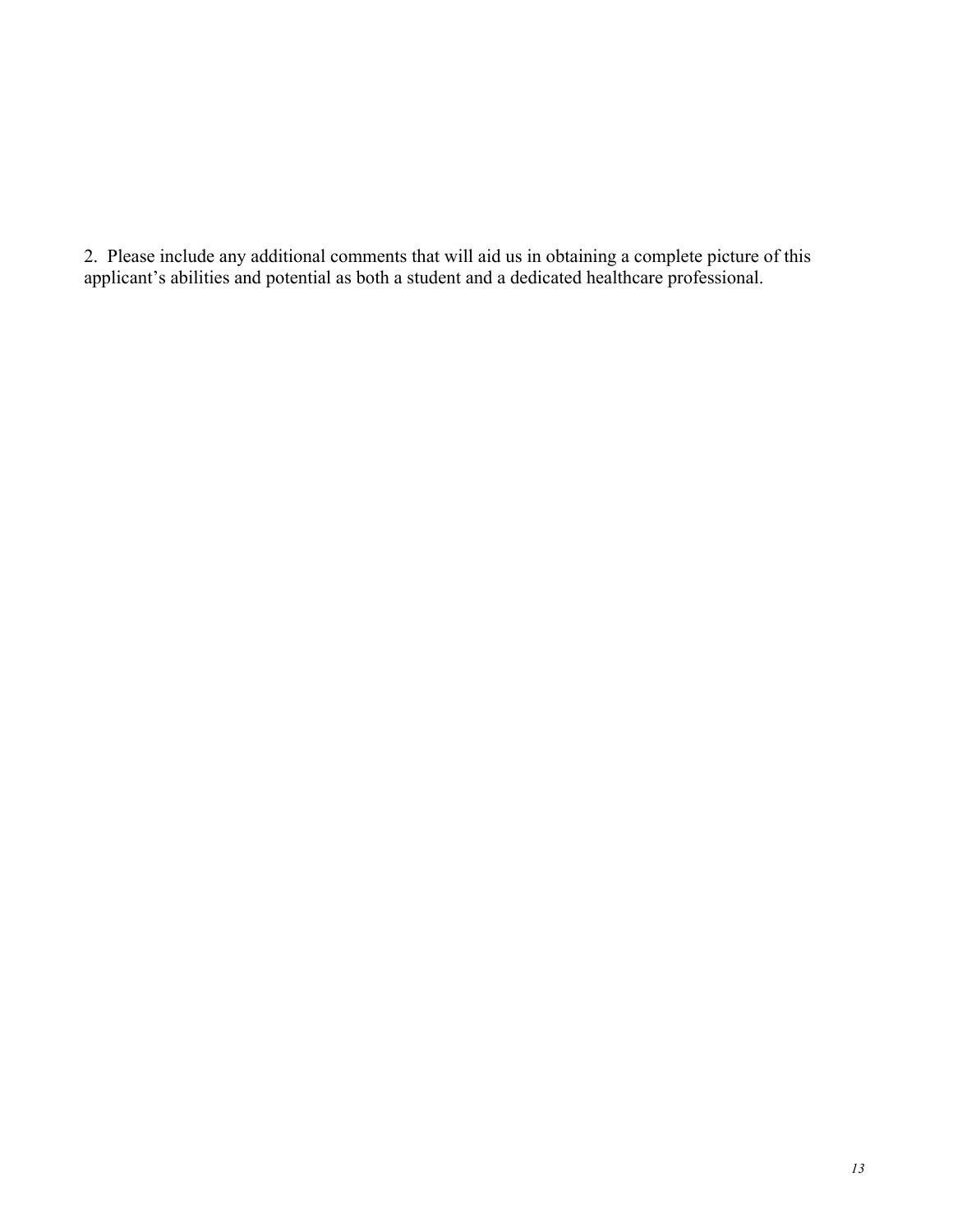#### 3. Personal and Professional Appraisal

For each of the following indicators listed below, please rate this applicant according to the following Likert scale:

> $1 = Poor$  $2 = Average$  $3 = Good$  $4$  = Excellent  $5 = Not Applicable (or indicate "N/A")$

| Academic potential:                       | Motivation for a career in radiation therapy: |
|-------------------------------------------|-----------------------------------------------|
| Leadership skills:                        | Sense of responsibility:                      |
| Technical skills:                         | Ability to work with others:                  |
| Oral communication skills:                | Ability to adapt to new situations:           |
| Written communication skills:             | Ability to work independently:                |
| Critical thinking/problem solving skills: | Reliability:                                  |

Overall recommendation for this applicant (select one):

- ❏ Strongly recommend
- ❏ Recommend
- ❏ Recommend with reservations
- ❏ Do not recommend